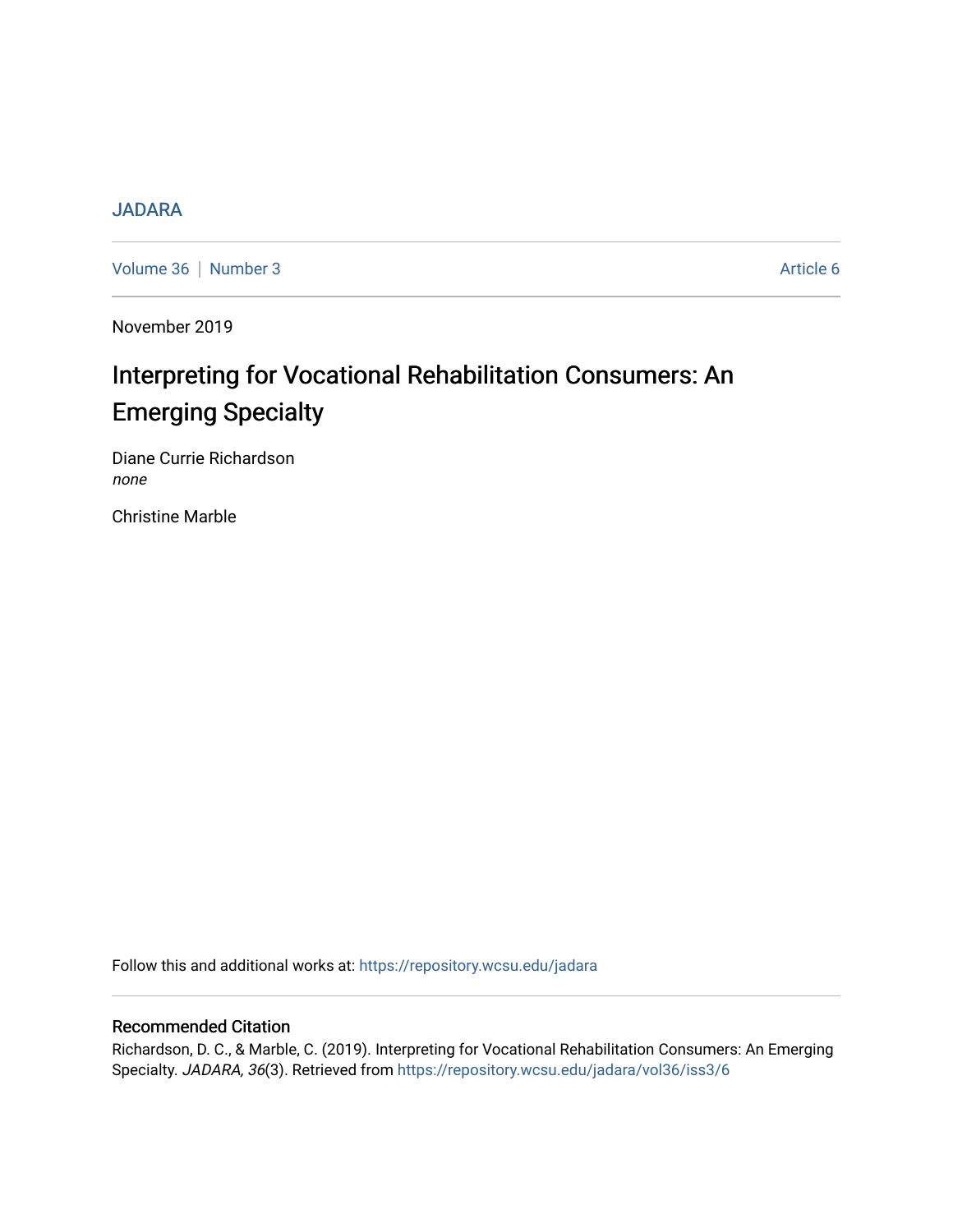Richardson and Marble: Interpreting for Vocational Rehabilitation Consumers: An Emerging

Occupational Communication

# Interpreting for Vocational Rehabilitation Consumers: An Emerging Specialty

# Diane Currie Richardson, B.S., CSC Christine Marble, B.A. CI/CT

#### Abstract

This article discusses the role of an interpreter working with vocational rehabilitatbn consumers in an occupational context with or without a job coach. It describes the necessity of being flexible to the needs of the deaf person and the demands of the work environment. In this situation, the interpreter who takes into consideration the roles of other involved professionals will provide the most effective services to the consumer.

#### Introduction

You are interpreting for a deaf man who is a Vocational Rehabilitation (VR) consumer. His supervisor gives him a revised time sheet form. The consumer refuses your offers to interpret it, yet he clearly does not understand it all. After reading the consumer's completed form, the supervisor grumbles, "Why did HR hire someone who can't even read?" This situation presents a challenge to even the most seasoned interpreter.

Dilemmas such as this would be best handled by an interpreter who is familiar with the VR system and the variety of consumers VR serves. They can also be addressed by an occupational communication specialist (OCS), the title some Minnesotans have adopted to refer to a job coach who specializes in working with deaf and hard-of-hearing individuals<sup>1</sup>. This article reflects a successful model developed in This article reflects a successful model developed in Minnesota.

In the scenario above, you may be a freelance interpreter with or without an OCS present or you may be a staff interpreter/job coach. Unfortunately, the roles of the interpreter and the OCS are not always clearly distinguishable. They may dovetail, overlap and, ironically, even conflict with one another. By not exploring this relationship, we are

<sup>&</sup>lt;sup>1</sup>Others in this role may be called employment specialists, employment assistants, job trainers, job mentors, job training-accommodation specialists, paraprofessionals, community liaisons, or communication consultants.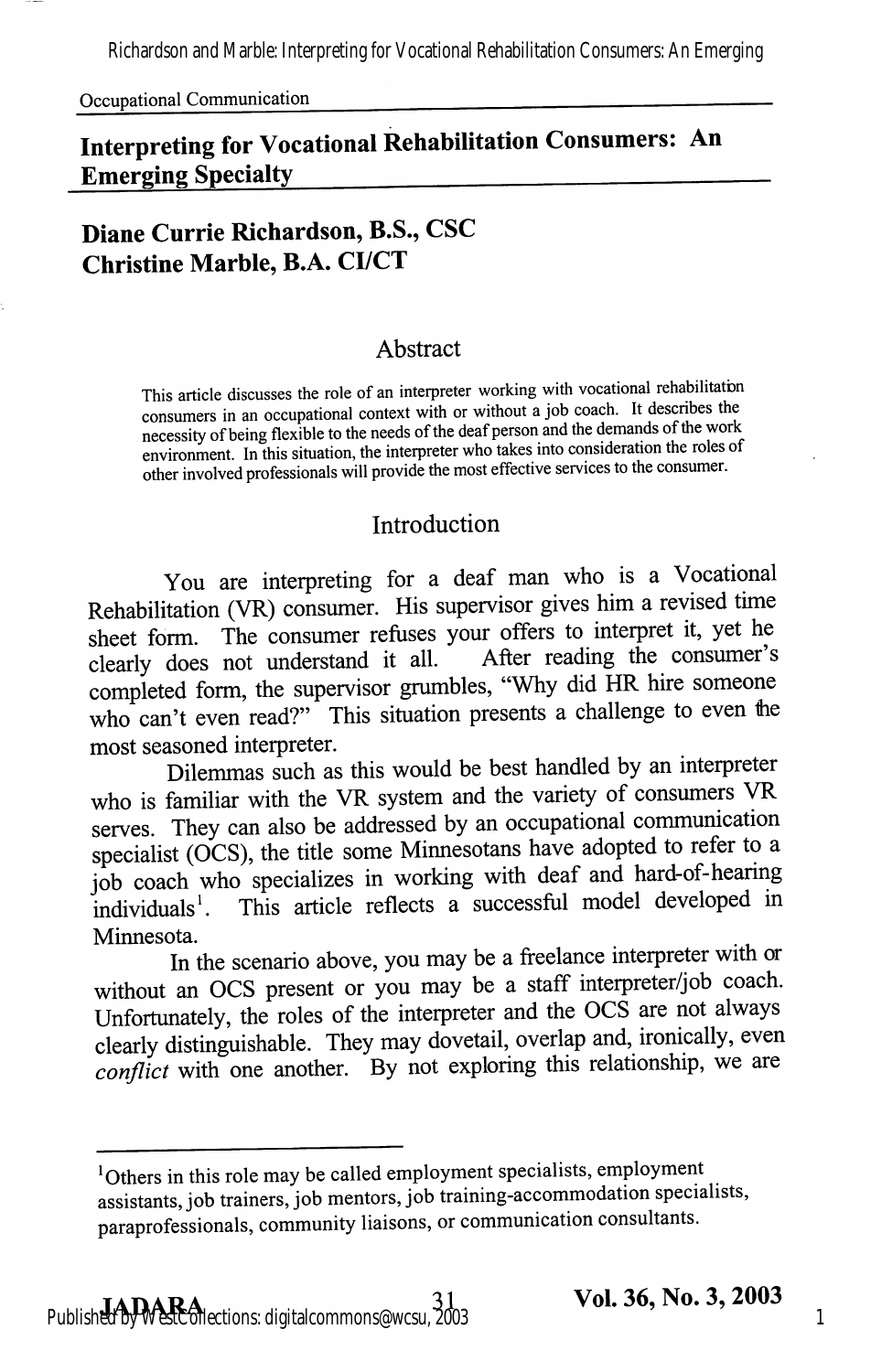doing an injustice to consumers and may unknowingly jeopardize their employment. By understanding these roles, we can:

- Articulate the functions and boundaries of each role.
- Work more effectively with deaf and hard-of-hearing (DHH)  $\bullet$ consumers, the DCS, the VR system, and the employer.
- Add to our repertoire of marketable skills.
- Learn about some potential "slash" jobs.

To lay the groundwork for this discussion, some explanations of VR, VR consumers, and the OCS's role are in order.

The goal of the VR system is to help people whose disabilities present barriers to employment and teach them how to get and keep jobs. In this regard, the VR system is essentially an extension of the educational system. In order to qualify for VR assistance, applicants must have demonstrated a need for more than interpreting services. Not surprisingly, interpreters working with VR clients encounter role and ethical dilemmas shared by educational interpreters.

DHH VR consumers typically possess additional disabilities and/or face barriers which present unique challenges on the job. These may include: developmental and cognitive disabilities, mental illness, chemical dependency, physical disabilities, limited language, transportation and childcare issues, housing problems, financial concerns, and chronic illnesses. These factors sometimes call for a specialized approach to interpreting just as working with deaf-blind and other specialty groups requires adjustments to the traditional interpreting process. Nevertheless, even the most effective interpreting cannot attempt to meet these traditionally-underserved consumers' every need. For that, they need an OCS.

An OCS's mission is to make a job placement profitable for the consumer, employer, and co-workers. To plan and carry out effective services, an OCS should study a consumer's file from a holistic perspective, consult with colleagues, and ferret out existing and potential barriers. OCS functions may include: task analysis; intensive skill training for the DHH employee; communication training; revision of written materials to make them consumer-friendly; trouble-shooting and conflict resolution; development and implementation of appropriate accommodations and behavior modification techniques; employer negotiations; cultural mediation; counseling; report writing; hearing loss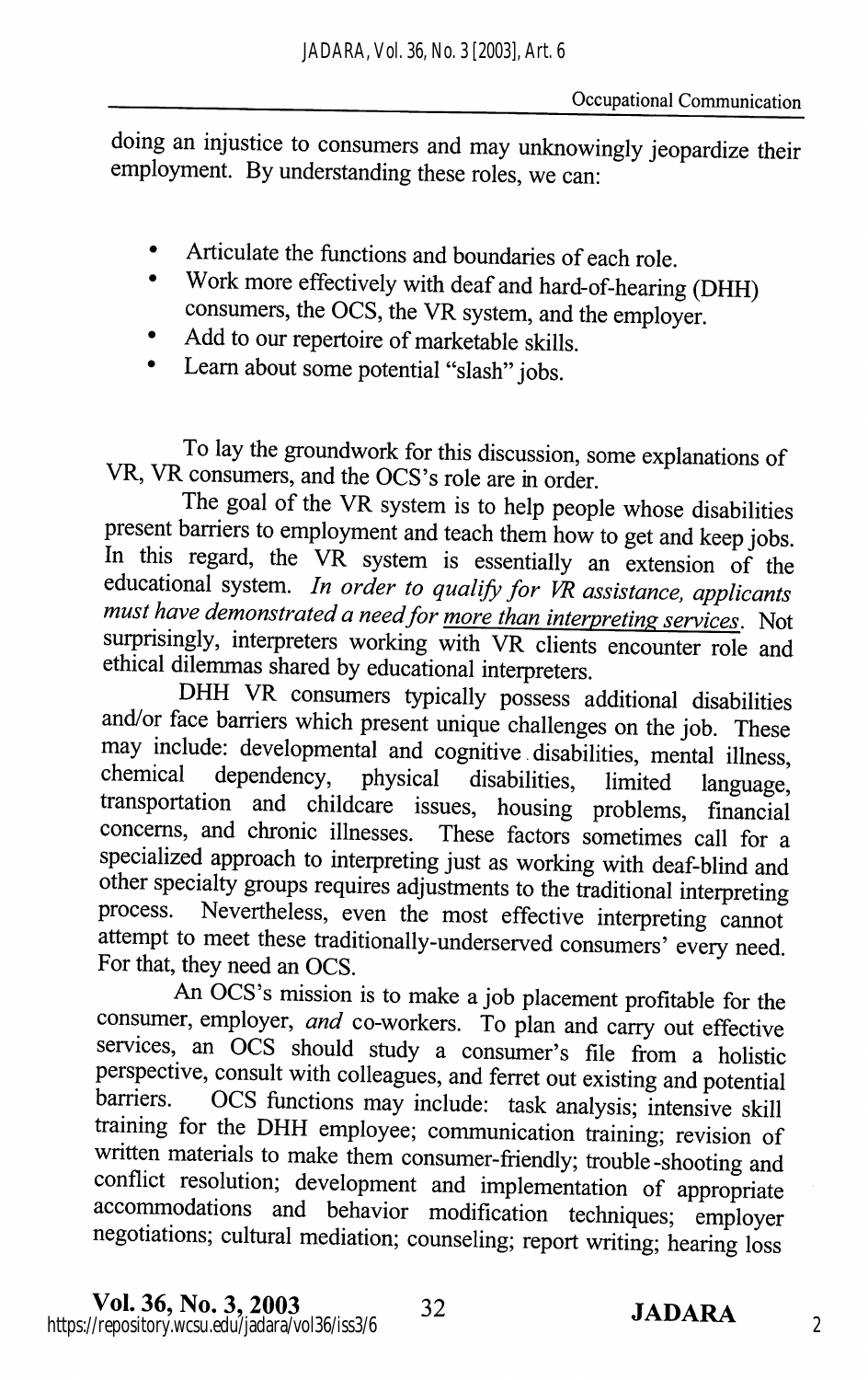Richardson and Marble: Interpreting for Vocational Rehabilitation Consumers: An Emerging

#### Occupational Communication

awareness training; and teaching sign language to employees. This work is fascinating, rewarding, sometimes frustrating, and always challenging.<br>Although OCSes and interpreters both "facilitate

Although OCSes and interpreters both facilitate communication", they facilitate it differently, which may cause confusion. Making things muddier is the fact that many OCSes fill multiple roles, one of which may be interpreting. However, standard practices, as RID advises, suggest that we not interpret while we are job coaching. Doing so results in inferior performance of both fimctions. OCSes may even be deaf or hard of hearing, which will affect communication strategies as well.

To the uninitiated, the communication process, as managed by an OCS, may look like poor interpreting, when, in fact, it is not interpreting at all. This parallels the roadblocks Deaf people have faced when uninformed people assume ASL is poor English. communication process as handled by an interpreter may be likened to giving consumers a fish; The interpreter does the communicating/or the consumers. As handled by an OCS, it is like *teaching participants how* to  $fish$ : The OCS teaches participants how to communicate as to fish: The OCS teaches participants how to communicate as independently as possible. An OCS is an *active participant* in the interaction. This contrasts sharply with the interpreter's role. Realizing these distinctions may help reduce these discrepancies, ease the interpreting process, and assure issues are addressed appropriately.

The suggestions below should help the interpreter prepare for an assignment with a VR consumer.

- Do not make assumptions. Do not assume interpreting at a dishwashing job will be simple merely because the job itself may seem simple. The consumer and unique circumstances can complicate your work. For example, the consumer may have been repeatedly fired from past jobs for evangelizing. The OCS may or may not be at liberty to share this with you. This could make for a tense, difficult encounter and might raise sticky interpreting issues.
- Gather background information. Ask about communication  $\bullet$ preferences, other factors that might affect communication, the setting/topic, and the roles of others involved. If the OCS is deaf or hard of hearing, ask how to best accommodate his or her particular needs.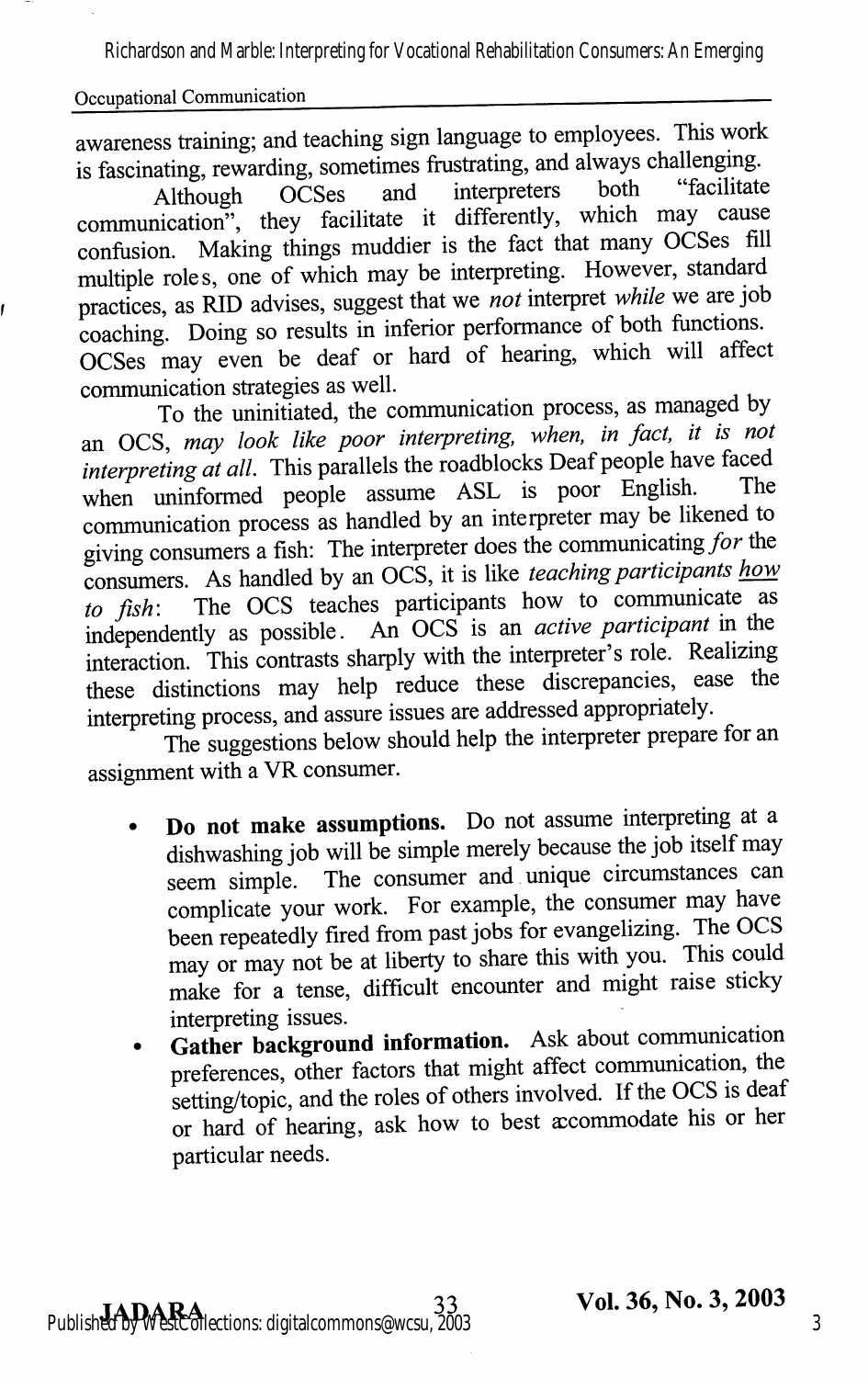- Clarify the OCS's goal. Knowing the OCS's goal will guide  $\bullet$ your role as a team member. Examples:
	- OCS's GOAL: To teach consumers to communicate directly with one another. WHAT YOU MIGHT EXPECT: At some point the OCS will likely ask that you suspend your interpreting so s/he can assist consumers as they practice communicating directly with one another. The OCS should still make sure the DHH consumer knows everything that is happening, but some of this may occur one-to-one when you are not there.
	- OCS's GOAL: To mediate a dispute. WHAT YOU MIGHT EXPECT: To defuse a volatile situation, the OCS may interrupt, take the parties aside individually, and collect information necessary for reaching a resolution. The OCS may also take this opportunity to teach both consumers how language and cultural differences can lead to misunderstandings.
	- OCS's GOAL: To set behavioral expectations of the consumer and outline consequences for noncompliance. WHAT YOU MIGHT EXPECT: Perhaps the OCS and the employer have issued several warnings about unacceptable behaviors. Paradoxically, the OCS must advocate for both the DHH consumer *and* the employer and strive for a win-<br>win situation. If a consumer is clearly incapable of If a consumer is clearly incapable of performing a job despite appropriate accommodations and adequate training, the OCS must support-and sometimes even encourage-the supervisor to fire the client.
- Know your boundaries. You may be the only one present who can provide referral and resources. Regardless of your intentions, though, should you provide more than superficial advocacy you could be compromising the ongoing efforts of the VR counselor, OCS, employer, therapist, social worker, parole officer, and others who may be working with the consumer.

If you are interpreting with an OCS present, the OCS is responsible for providing resources, guidance, and advocacy so you should remain entirely in the interpreter role.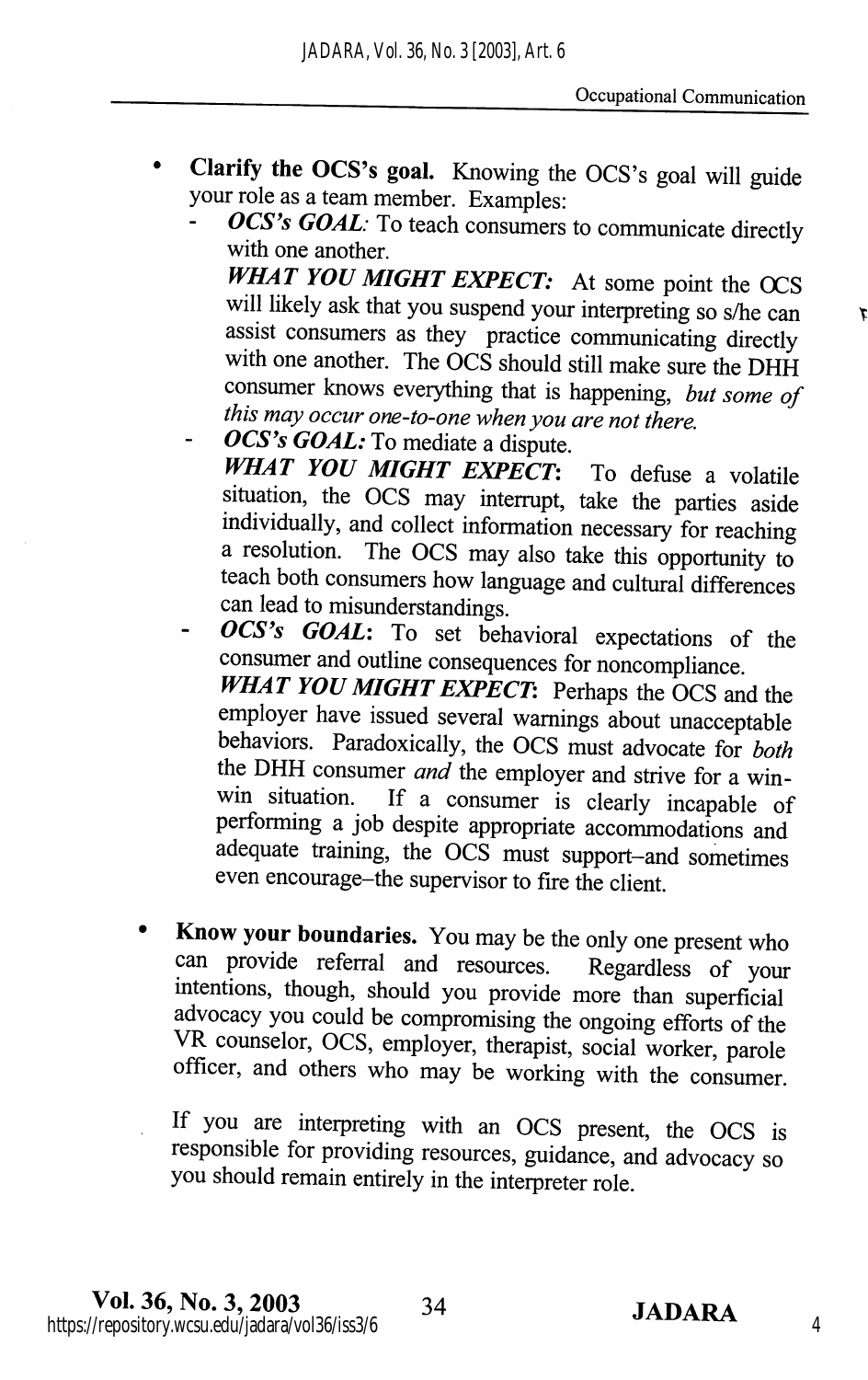Richardson and Marble: Interpreting for Vocational Rehabilitation Consumers: An Emerging

#### Occupational Communication

W

Keep learning. If possible, debrief with the DCS after the assignment to determine what did and did not work. Continue to learn as much as you can about the OCS's role and how it interacts with and affects yours.

Unfortunately, the OCS field is in its infancy, much as the field of interpreting was in the 1960's. Extensive training programs, national organizations, and a licensing body have yet to be established. OCSes are often drawn from the ranks of interpreters, because they already possess communication skills and understanding of hearing losses. But interpreting skills alone are not a prerequisite nor are they adequate for working as an OCS. It takes a myriad of skills and personal attributes to make an effective OCS-traits that deaf, hard of hearing, or hearing individuals may possess.

The more we learn about this field, the more complexities we discover, just as our understanding and appreciation of ASL and interpreting have grown over time. If you relish variety, appreciate the rich tapestry of human nature, and are energized by a good challenge, interpreting for VR consumers may appeal to you. By continuing to leam about and respect each of the roles, we will be advancing both the interpreting and OCS professions, increasing our job opportunities, and opening more employment doors for deaf and hard-of-hearing consumers.

Diane Currie Richardson Minnesota Department of Employment and Economic Development Rehabilitation Services 1111 Third Avenue South, Suite G141 Minneapolis, MN 55404

Christine Marble Minnesota Employment Center for People who are Deaf or Hard of Hearing 709 University Avenue St. Paul, MN 55104

#### Reprinted with permission from the RID Views, August/September 2002.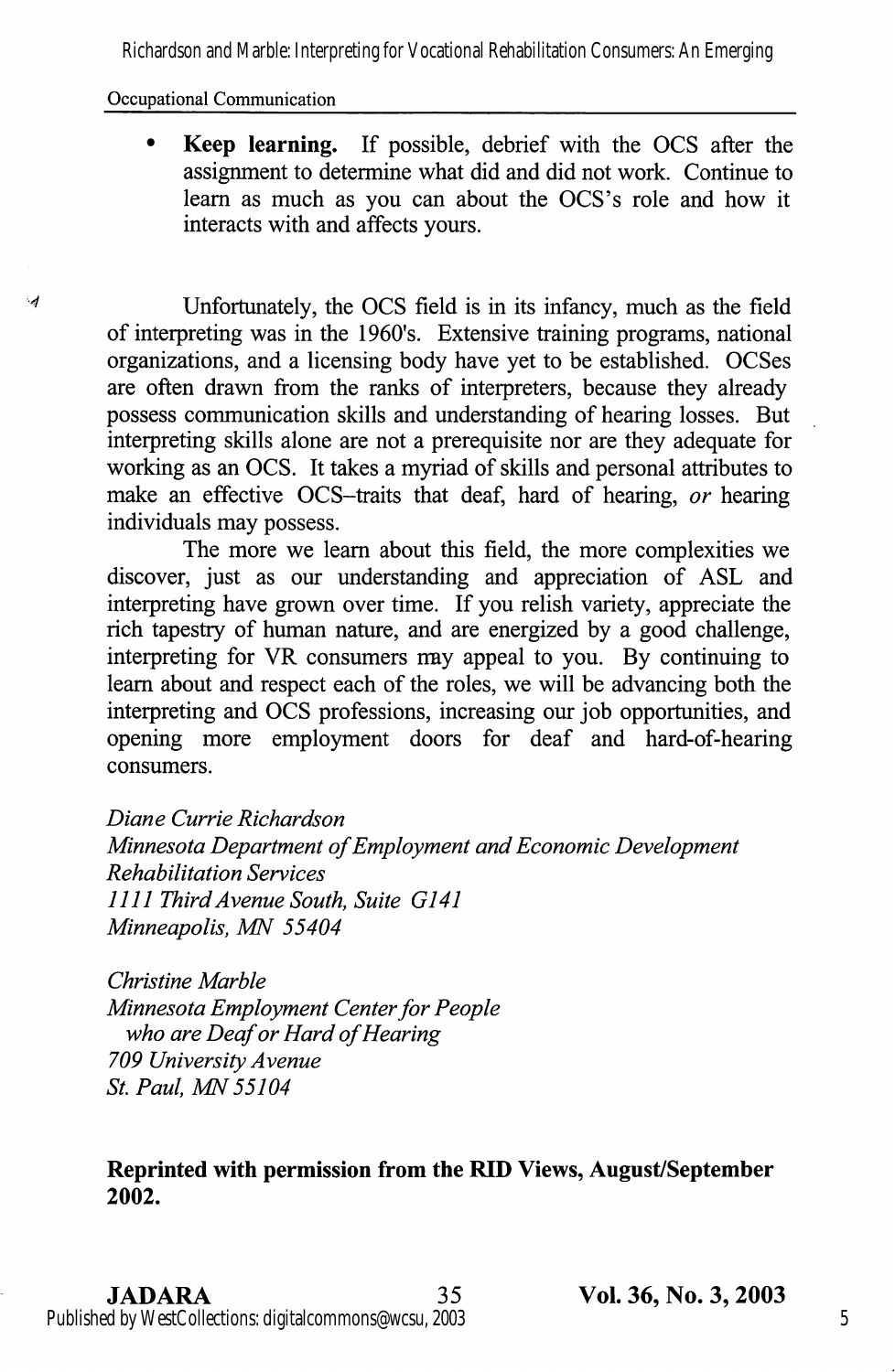#### Book Review

# Mental Health Care of Deaf People: A Culturally Affirmative Approach

# Neil Glickman and Sanjay Gulati (2003)

### Lawrence Erlbaum Assoc.

In 1955 Franz Kallman opened the first psychiatric treatment unit for the deaf at the New York State Psychiatric Institute. Along with fellow psychiatrists John Rainer and Ken Altshuler, and psychologist Hans Furth, this pioneering program opened the door to specialty mental health services for deaf people. It was followed by Luther Robinson's program at St. Elizabeth's Hospital in Washington D.C. in 1963, and by the program co-founded by MacCay Vemon, Roy Grinker and Eugene Mindel at Reese Hospital in Chicago in 1966. These programs, along with the San Francisco Center on Deafness, established by Hilde Schlesinger and Kay Meadow in 1966, collectively produced most of the published work on mental health and deafness over the next decade. While unquestionably moving the field forward, it was nevertheless troubling that the pervasive view was that deaf people were prone to mental illness by virtue of their deafness. Surdophrenia was not an uncommon diagnosis of the time.

In 1972 Hilde Schlesinger and Katherine Meadow published Sound and Sign, perhaps the first scholarly book to propose that there was a cultural element to providing mental health services to the deaf. Meanwhile, Dr. Alan Sussman was making a reputation for himself by treating patients with mental illness from the radical (for the time) construct that their mental illness was not caused by deafness. In 1977 he likened himself to "a voice in the wilderness" because the concept of mental health services geared to the deaf was so new, so radical, that is was outside the ability of many people to conceptualize anything remotely approaching "culturally and linguistically appropriate services. He argued that failure of therapy said more about the clinician's clinical skills than about the deaf person.

Over the years the delivery of mental health services to people who are deaf morphed into something that more closely approximates the outcomes that hearing consumer's experience. Things picked up speed

r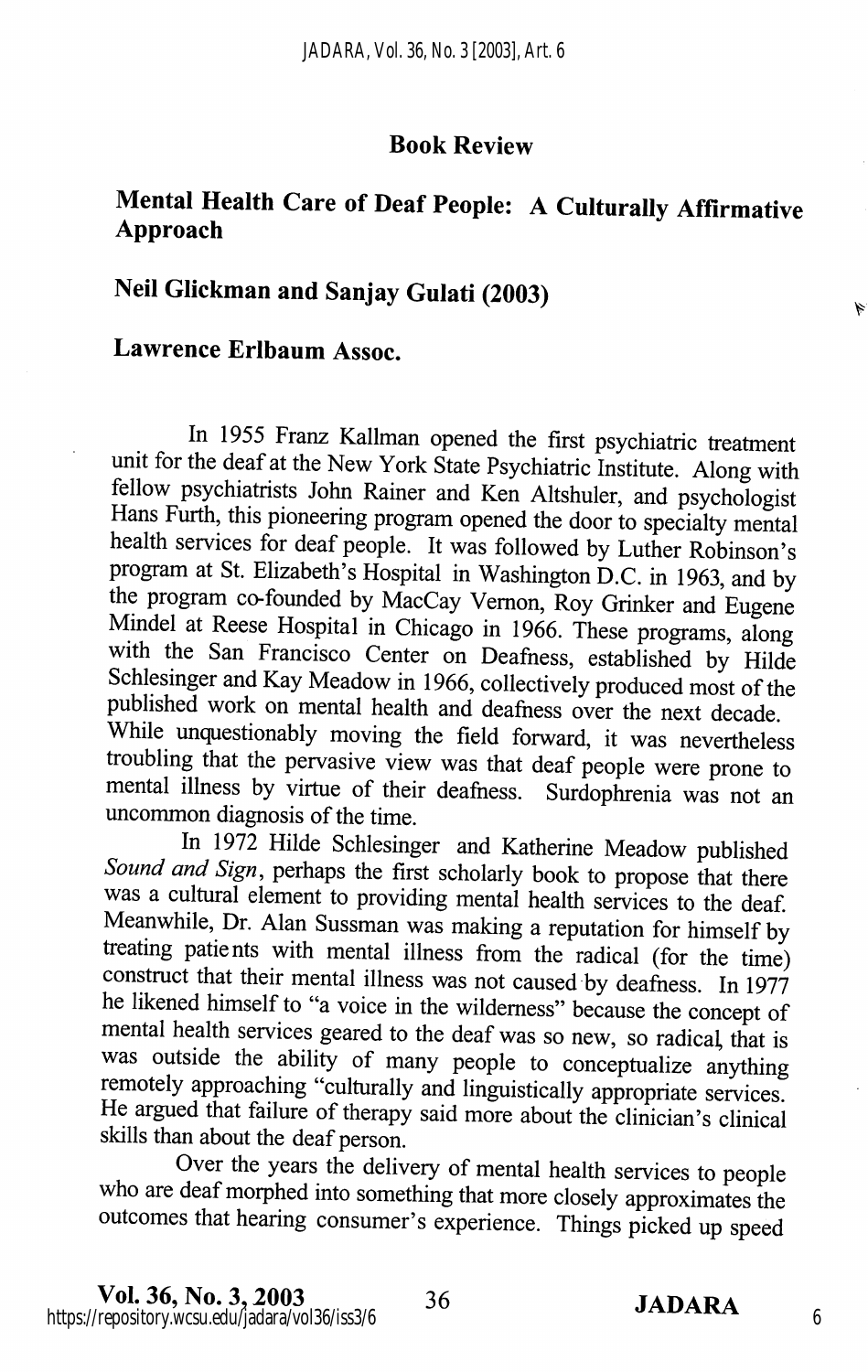in the 1980s beginning with the evolution of services in New York culminating with the establishment of the deaf program at the Fountain House, one of the first psycho-social rehabilitation programs to take a cultural view of deaf people. This was followed closely by the Thresholds project in Chicago. At the same time, Michael Harvey was challenging previous conceptions of systems therapy and proffered a therapeutic approach that normalized deafness, per se, within the parameters of social systems.

 $\mathcal{A}$ 

Around this time a new voice emerged on the scene, a voice that later would take the cultural view of deafness to new levels of understanding and application. Drawing from his own experiences, Neil Glickman formulated what he calls a "culturally affirmative" approach to mental health service. After publishing numerous articles and authoring several book chapters, Glickman teamed up with Michael Harvey to edit the essential Culturally Affirmative Psychotherapy with Deaf Persons (Lawrence Erlbaum Associates, Publishers, 1996). Critically acclaimed, this book became an instant addition to the knowledgeable deafness professional's "must have" list.

When rumors that Dr. Glickman was working on a follow up that would be even more practical in orientation there was palpable excitement. If this book was anything like the previous volume, it would be a winner. We are not disappointed. With the publication of Mental Health Care of Deaf People, Glickman and his collaborator, Dr. Sanjay Gulati, have written an indispensable follow up to Glickman and Harvey's seminal work Clearly written, thoughtfully laid out, and chock-full of helpful, practical ideas that work in the real world.

What sets this volume apart from its predecessor is the practicability of information. Where the older volume was more theoretical, this vital new work presents clear and practical suggestions for how to provide services. Of particular note is coinage of the phrase "psychologically unsophisticated" deaf persons. This term is given to individuals we think of under various other labels - none of them very positive - such as "low-functioning," "minimal language skills," and the frustratingly tenebrous "traditionally underserved." Far from being offensive, we find the term to be quite descriptive, if perhaps a bit disconcerting, to the layman.

In fact, more than any other volumes we have reviewed to date, Glickman and Gulati have provided concrete suggestions for working with alingual or dysfluent deaf people. Using case studies to illustrate tried and proven techniques, they lay out ways to provide affirmative